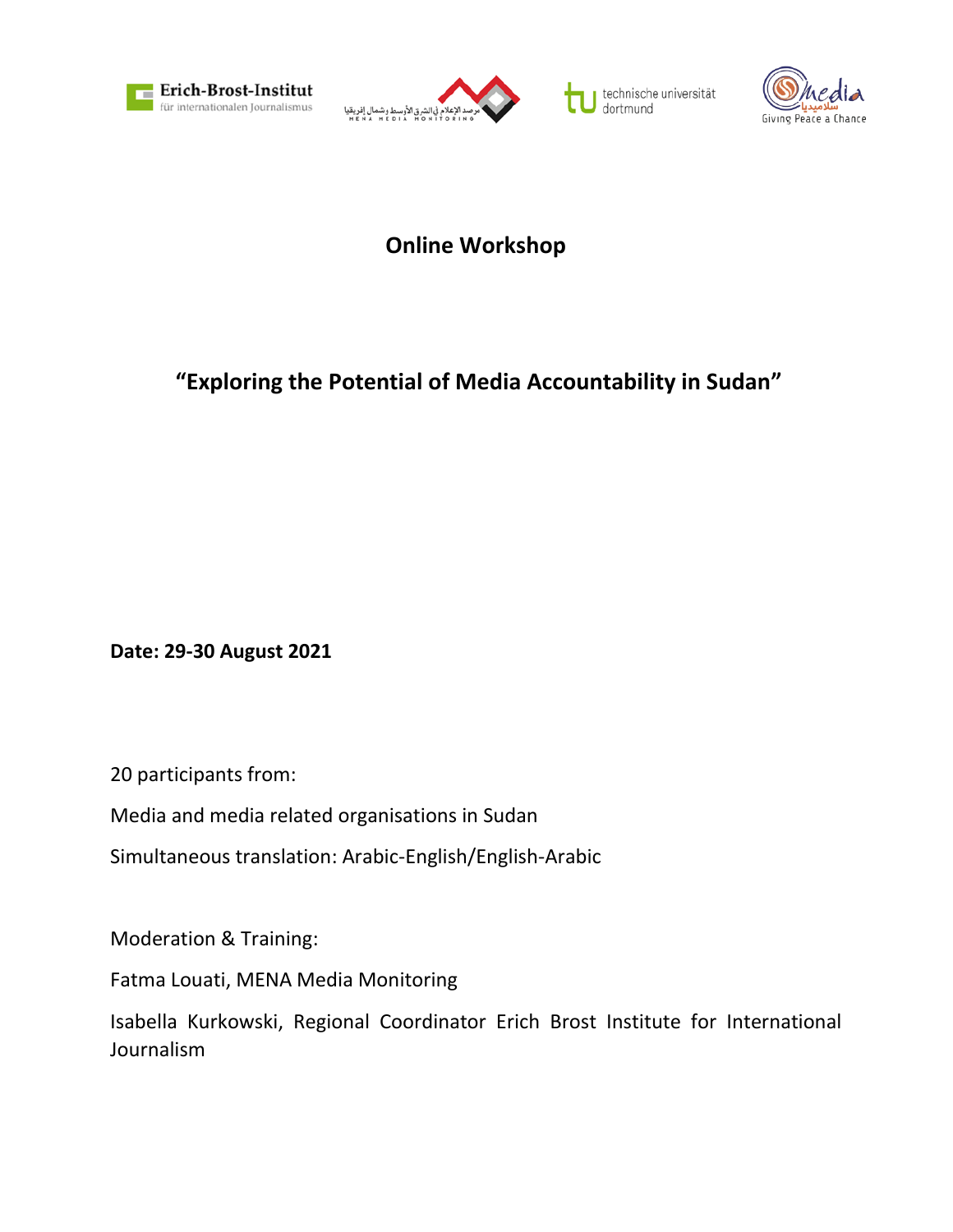



technische universität<br>dortmund τ



## **Day 1**

| 11:30-11:30 | <b>Welcome Speech</b>                                                                                                                                                                                                                            |
|-------------|--------------------------------------------------------------------------------------------------------------------------------------------------------------------------------------------------------------------------------------------------|
|             | Fatma Louati, MENA Media Monitoring                                                                                                                                                                                                              |
|             | Dr. Abass Eltegani, Sudan University of Technology and Science                                                                                                                                                                                   |
|             | Prof. Dr. Susanne Fengler, Erich Brost Institute for International Journalism (video<br>message)                                                                                                                                                 |
|             | Introduction of participants by Fatma Louati & Isabella Kurkowski                                                                                                                                                                                |
| 11:30-12:15 | Introduction to the topic of Media Accountability in Sudan                                                                                                                                                                                       |
|             | Dr. Abass Eltegani, Lecturer at Institute of Peace Studies and Culture of Peace                                                                                                                                                                  |
|             | <b>Questions &amp; Answers</b>                                                                                                                                                                                                                   |
| 12:15-13:00 | Lunch                                                                                                                                                                                                                                            |
| 13:00-14:00 | Presentation of outcomes of the pilot study "Media Accountability in the MENA Region":                                                                                                                                                           |
|             | Presentation of the findings of the pilot-study "Media Accountability in the MENA Region"<br>related to Media Sustainability in the MENA region by country chapters                                                                              |
|             | by Fatma Louati                                                                                                                                                                                                                                  |
|             | <b>Questions &amp; Answers</b>                                                                                                                                                                                                                   |
| 14:00-14:15 | <b>Coffee Break</b>                                                                                                                                                                                                                              |
| 14:15-15:45 | Plenary discussion:                                                                                                                                                                                                                              |
|             | "Ombudswoman experiences from Radio Jawhara"<br>1.                                                                                                                                                                                               |
|             | by Narjess Mkhinini, Ombudswoman Radio Jawhara (Tunisia)                                                                                                                                                                                         |
|             | 2. "Media Accountability introduced in daily practice"                                                                                                                                                                                           |
|             | by Lina Ejeilat, co-founder and editor in chief, 7iber (Jordan, tbc)<br>"Media Accountability methods in the Sudan context within the newsroom in daily<br>3.<br>practice"<br>by Ashraf Abdulaziz, Editor in Chief of Aljarida newspaper (Sudan) |
|             | <b>Question &amp; Answers</b>                                                                                                                                                                                                                    |
| 15:45-16:15 | Introduction of the Media Accountability Platform in the MENA region and the MENA                                                                                                                                                                |

Isabella Kurkowski with Fatma Louati

*Question & Answers*

16:15-16:30 Closing words of day I and outlook on day II of the workshop

Media Accountability Regional Network Initiative